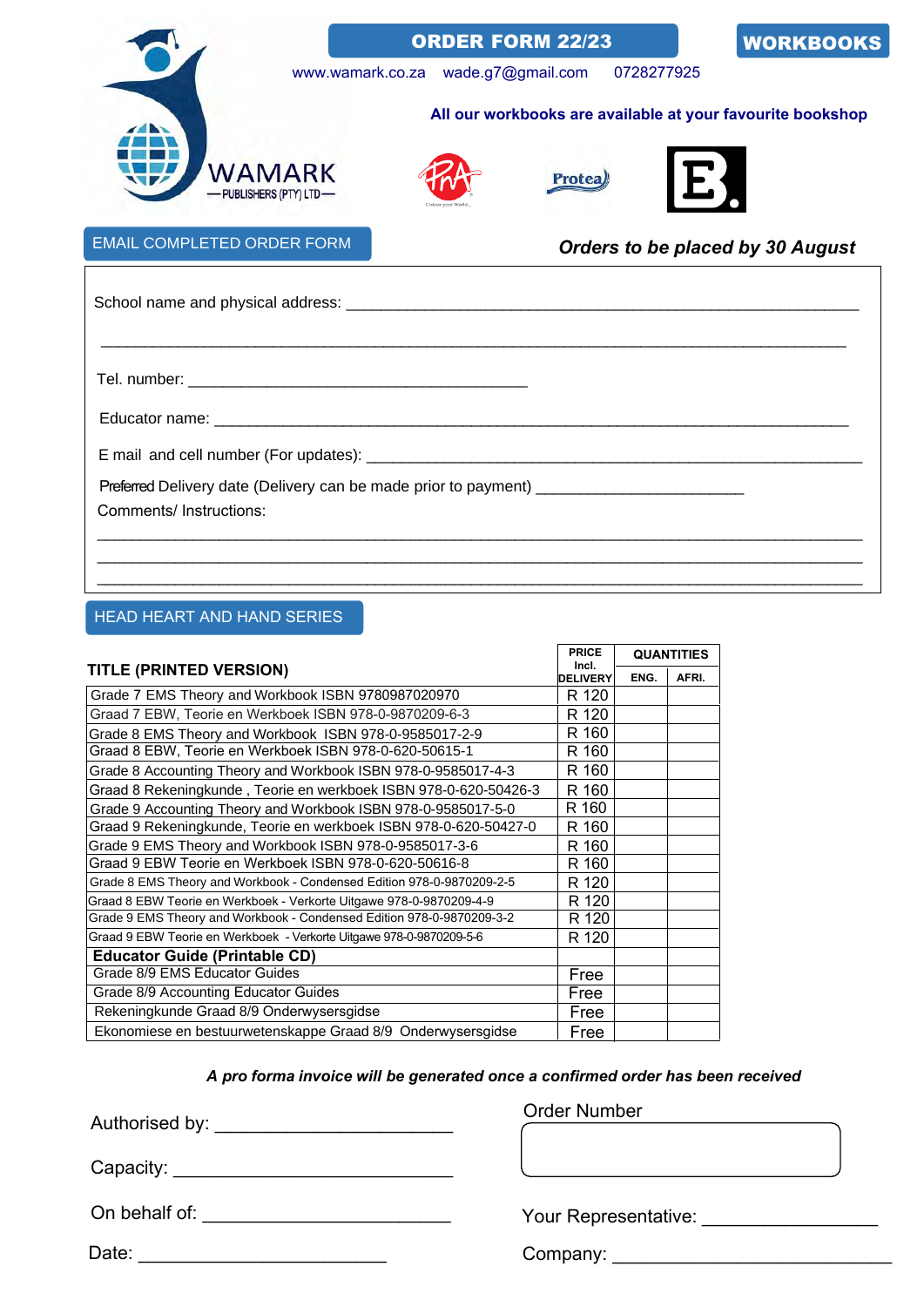## TRADE DISCOUNT AND PAYMENT OPTIONS



www.wamark.co.za wade.g7@gmail.com 0728277925

6chooO \_\_\_\_\_\_\_\_\_\_\_\_\_\_\_\_\_\_\_\_\_\_\_\_\_\_ Contact no: \_\_\_\_\_\_\_\_\_\_\_\_\_\_\_\_\_\_\_\_\_\_\_\_\_\_

# **OPTION 1**

Early settlement

| <b>PAYMENT OPTIONS</b> | <b>PERCENTAGE</b><br><b>DISCOUNT</b> | <b>RAND VALUE OF ORDER</b> | <b>LESS</b><br><b>DISCOUNT IN RANDS</b> | <b>AMOUNT PAYABLE</b> |
|------------------------|--------------------------------------|----------------------------|-----------------------------------------|-----------------------|
| By 31st May            | 20 %                                 |                            |                                         |                       |
| By 30th June           | 15 %                                 |                            |                                         |                       |
| By 31st July           | 10 %                                 |                            |                                         |                       |
| By 31st August         | 7.5%                                 |                            |                                         |                       |
| By 30th September      | 5%                                   |                            |                                         |                       |

# **OPTION 2**

A 30% deposit is required along with the order form no later than the 31st August 2022

Payment arrangements can be made for the balance outstanding

# **DELIVERY: 1st December 2022**

| On behalf of Wamark Publishers: |  |  |  |  |
|---------------------------------|--|--|--|--|